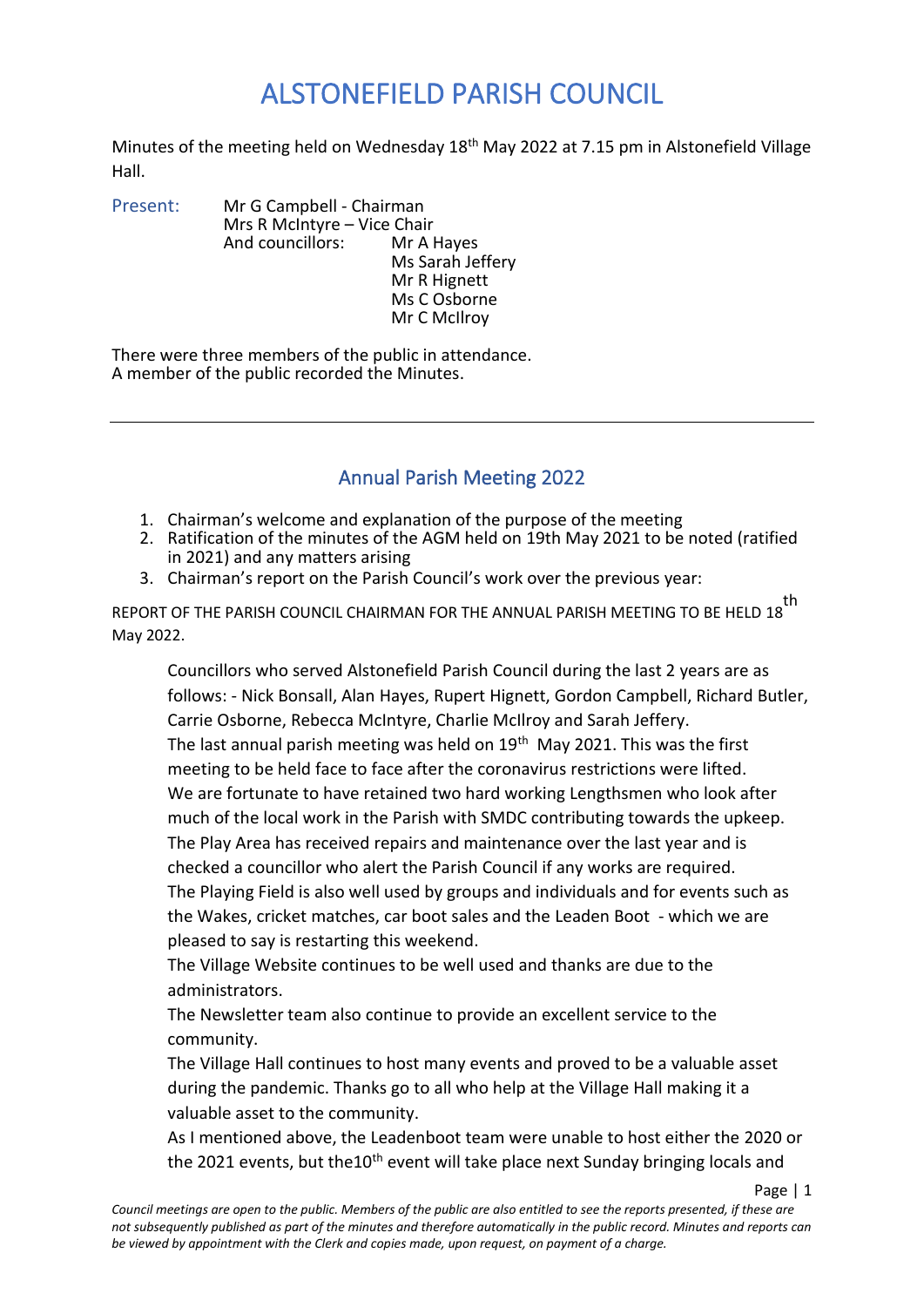visitors alike to enjoy our local surroundings and raising money for the local community.

The Alstonefield Educational Trust continues to support local youngsters with grant aid towards education.

Councillor E Wain of SMDC has continued to attend meetings when possible and to offer his help and support for much of the Council's work.

A summary of the receipts and payments will be discussed as part of the audit paperwork.

I would like to thank Richard Butler for his hard work as Chairman during the last year and earlier. Also for his work keeping the website running smoothly.

**Gordon Campbell, May 2022**

### Annual General and Parish Council Meeting

#### 1. Apologies and Attendance Register:

- a. Apologies were received by the Chairman from Edwin Wain District Councillor 2. Election of Chairman for 2022-23:
- - a. Nominations were requested as GC prefers not to continue as Chair for a further term
		- b. No one wished to be put forward
		- c. GC will therefore continue but will do the legal minimum, just the essential tasks.
			- i. Proposed by RG
			- ii. Seconded by AH
- 3. Election of Vice Chair for 2022-23:
	- a. RM confirmed agreement to continue in post
		- i. Proposed by GC
		- ii. Seconded by CM
- 4. Declaration of Acceptance forms:
	- a. All forms signed and duly witnessed
- 5. Register of Interest forms:
	- a. All forms distributed for later completion by each individual councillor.
	- b. To be returned to SMDC directly
- 6. Minutes of previous meeting:
	- a. Two small amendments
		- i. Mr C McIlroy name incorrectly spelt
		- ii. Mrs C Osborne amended to Ms.
		- b. Accepted as a true record of the meeting and ratified
- 7. Declarations of personal or prejudicial interest of councillors relating to the published agenda:
	- a. As the agenda was not detailed the 2 planning notices received were advised as being for Narrowdale Farm and Lower Hurst Farm
	- b. No declarations of interest were declared.
- 8. Public speaking:
	- a. No items were raised
- 9. Items for District Councillor:
	- a. CO requested that EW be advised of the submission to Sally Hampton of Queens Platinum Jubilee Grant Fund application for £425. Action: GC email to EW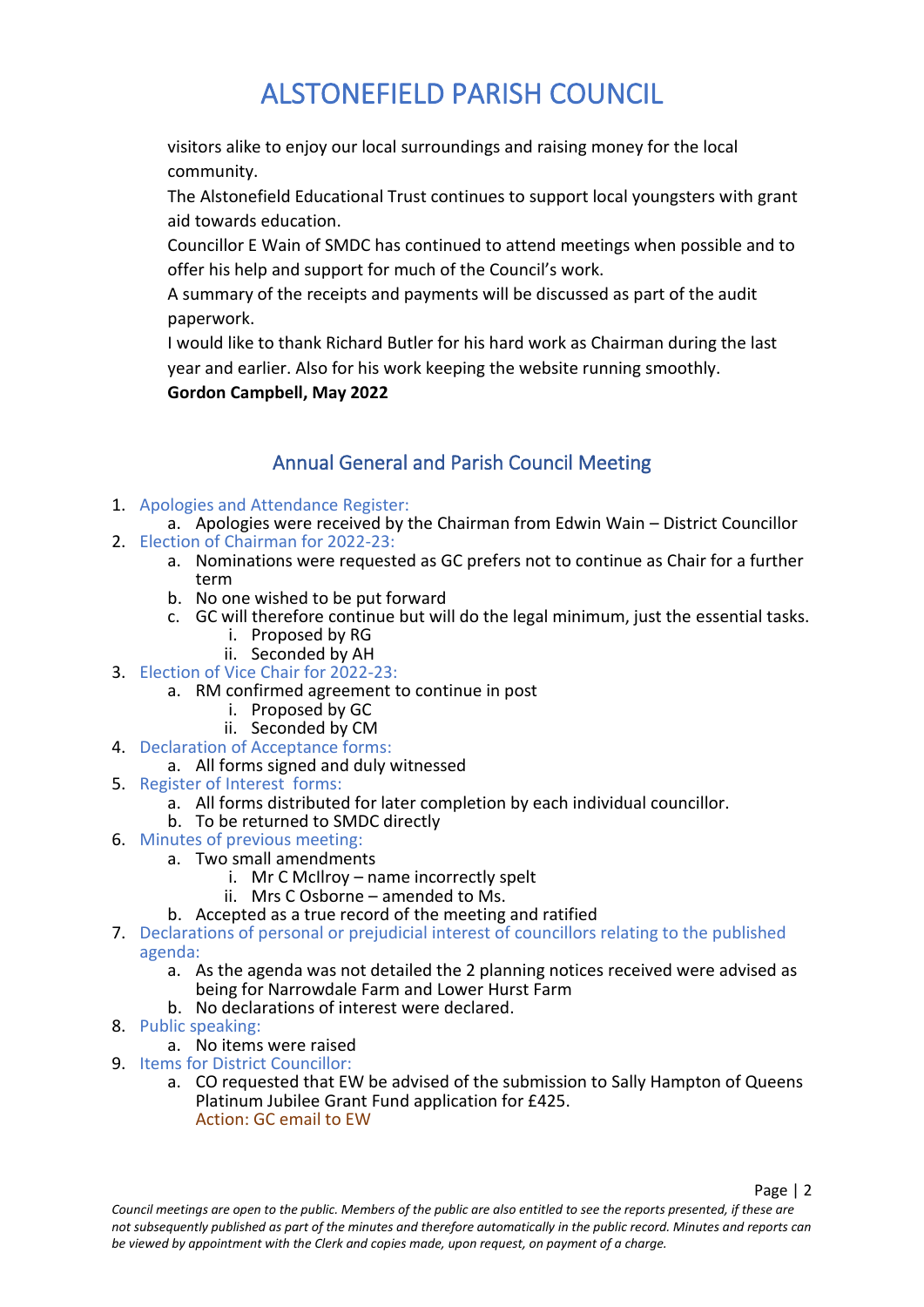- 10. 14. All items relating to Internal Audit, Annual Governance Statement, Certificate of exemption, Section 2 Accounting Statement, Payment of Receipts, all relating to the audit year ending 31 March 2022.
	- a. All formally and unanimously accepted by the meeting
- 15. Public Rights Notice:
	- a. The public have the right to review the Audit details of availability explained by GC and proposed dates as follows:
		- i. Live on website on 30 May 2022
		- ii. Inspection available from 1 June 2022
		- iii. Inspection available to 14 July 2022
	- b. Accepted by all councillors unanimously
		- Action: GC to make this available as above
- 16. Vacancy for Clerk
	- a. GC has an interested party and a meeting is taking place on 26 May 2022, for preliminary discussions
		- i. It has been highlighted that training is available
	- Action: GC to email EW re any funding availability?
- 17. Planning ref: Narrowdale and Lower Hurst Farm
	- a. No objections were raised.
- 18. Homestead Garden tenancy:
	- a. No interest expressed by public
	- b. Agreed to ask Lengthsman to strim to keep in order. Action: AH to request.
	- c. SJ suggested that it could become a 'community garden'. Action: SJ to discuss locally.
	- d. CO suggested Gardening Group may be interested. Action: CO to discuss with Gardening Group.
	- e. It was agreed to carry item over to next meeting.
- 19. Financial Matters:
	- a. Bank Statements GC asked for them to be reviewed by all
	- b. Letter from Nat West was reviewed indicating that it had been unable to process a mandate change. Although the 2 signatories concerned have subsequently signed cheques with no rejection.
	- Action: GC to check signatories with bank, and if necessary GC and RM to redo.
	- c. 3 cheques to be issued and signed: (by RH and RM see 19.e below)
		- i. Cheq.1470: £196.86 Lengthsman duties
		- ii. Cheq. 1469: £240 for 2 years for domain Alstonefield.org PLUS £11.99 for 1 year for new domain to separate out Parish Council – alstonefieldpc.org.uk. (This will be used for Clerk email going forward on [clerk@alstonefield-pc.org.uk](mailto:clerk@alstonefield-pc.org.uk) It will be web based on Office365. Until Clerk appointed it is on forward to GC.)
		- iii. Cheq.  $1468$ : £303.18 for Insurance due 1 June 2022.

Action: GC to post cheque

- d. Until a new Clerk is appointed it was confirmed that a 'Responsible Financial Officer' is required. GC will fulfil this position in the interim. He will be unable to sign cheques, as this would constitute a conflict of interest.
- e. AH collected car park monies amounting to £44.55 and £33.12 Action: GC to bank cash

20. Playing field bookings:

- $a^2$ . Car Boot sale request for this to be extended to 2 days over the BH 28/29 Aug. i. Agreed
- b. CO requested the Jubilee lunch on Sun 5 June 2022 was added to the booking schedule.
	- i. Agreed